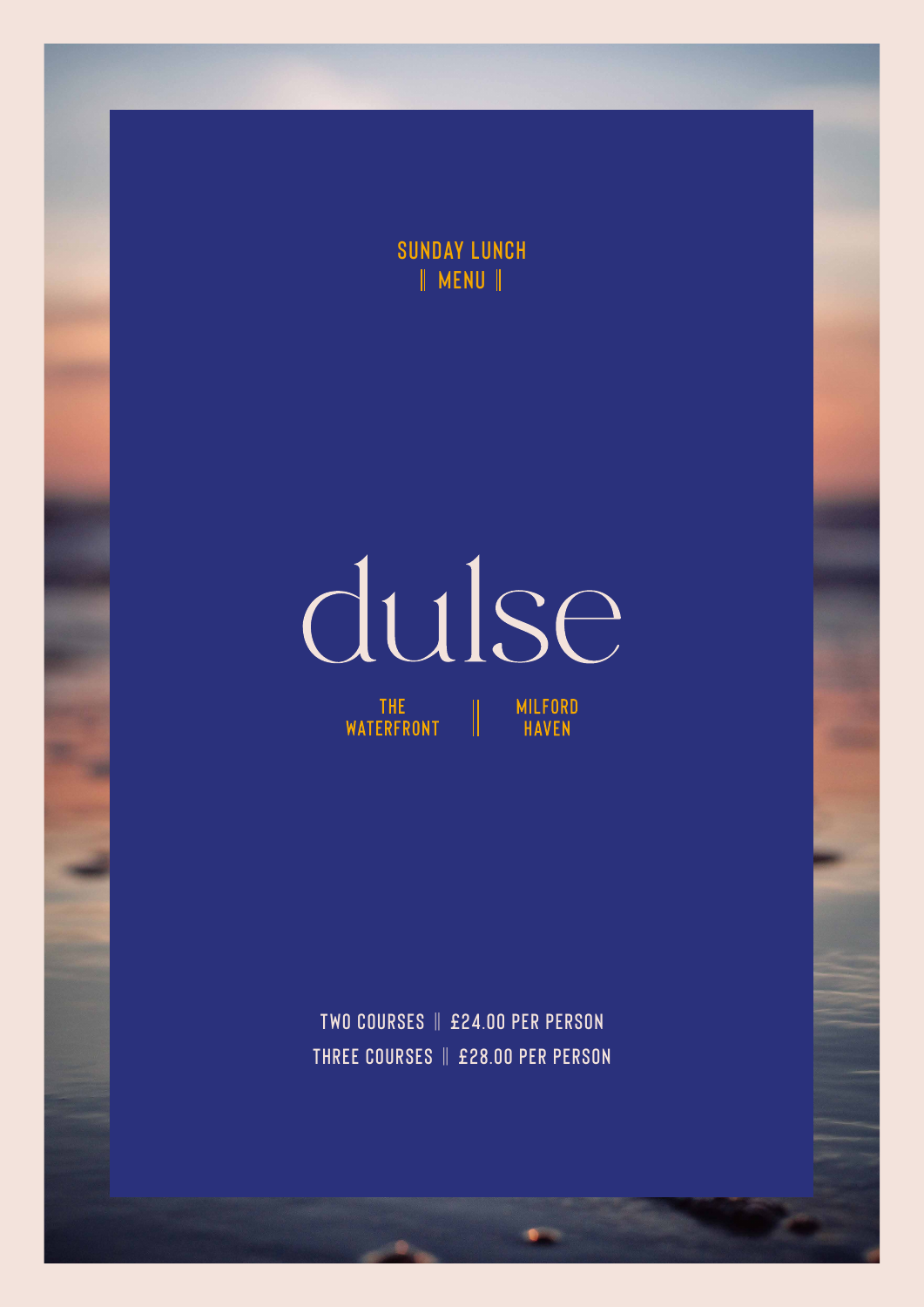## To Nibble

Optional extra course, charges apply

**Local Artisan Bread** || **£5.25** Seaweed butter Pembrokeshire sea salt  $(V.G.F.D)$ 

**Marinated Olives** || **£4.00**  $(V)$ 

**Smoked Mackerel Pâté with Baked Focaccia** || **£5.25** Dulse sweet chilli sauce (F,D,E,G,Mu)

# Starters

**Caesar Salad** Garlic focaccia, maple glazed bacon, anchovies, Gran Levante cheese (G,D,E,Mu,F,SD)

**Ham Hock Terrine**  Hook Farm cauliflower, apple and hazelnuts (D,N,SD)

**Salt and Chilli Squid**  Malt vinegar gel, tartare sauce (M,G,E,SD)

**Quinoa Salad, Butternut Squash, Edamame Beans** Pickled watermelon, toasted seeds with seaweed and lime vinaigrette  $(V,SD,SI)$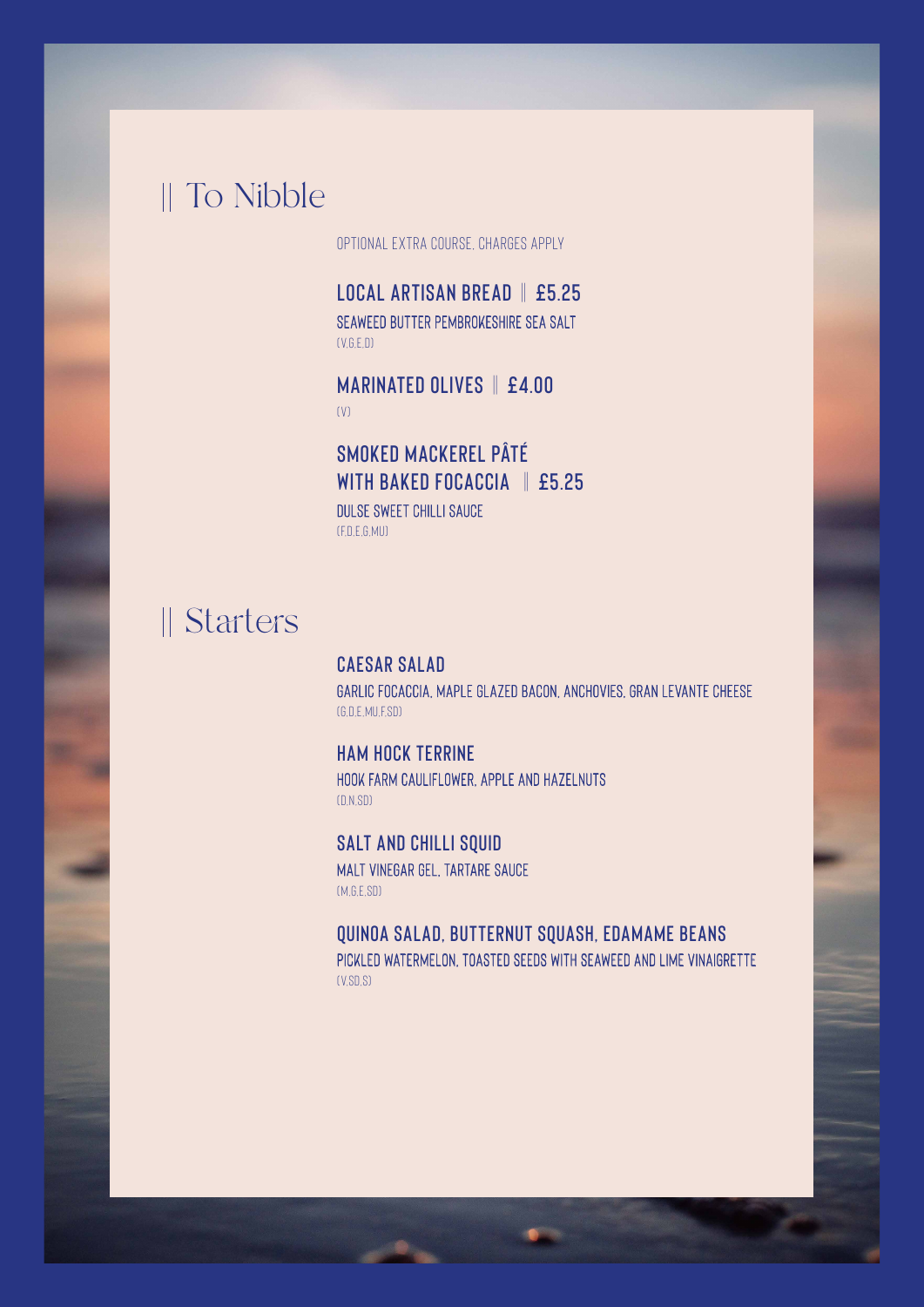## Mains

#### **Slow Roasted Celtic Pride Topside of Beef**

Yorkshire pudding, parsnip, carrots, potatoes, crushed swede, MEAT JUICE GRAVY

(G,D,E,S,SD)

#### **Roast Chicken Supreme**

Sage and onion stuffing, parsnip, carrots, potatoes, crushed swede, traditional bread sauce (G,D,E,SD,S)

### **Roasted Salmon Fillet**

Pembrokeshire potatoes, chorizo, sweetcorn and mussel chowder (F,D,SD,M,C)

### **Glamorgan Sausage Croquettes**

Braised red cabbage, parsnip, carrots, potatoes, crushed swede  $(VG)$ DE SD, SI

# Dessert

#### **Sticky Toffee Pudding**

Barti spiced rum toffee sauce, salted caramel ice cream (V,G,S,D,E,SD)

**Chocolate Brownie** Mango sorbet, caramelised pineapple, star anise syrup

 $(V, S, G)$ 

**Lemon Tart** Raspberry sorbet, lime meringue  $(V$ G $S$ D $F$ N)

#### **Selection of Welsh Cheese** || **£5.00 supplement**

Pant-Ysgawn goat's cheese, Caws Cryf cheddar, Perl Las and Perl Wen, served with apple, mead and honey chutney, grapes and celery, Caerphilly cheese and leek crackers

(V,G,D,C,SD)